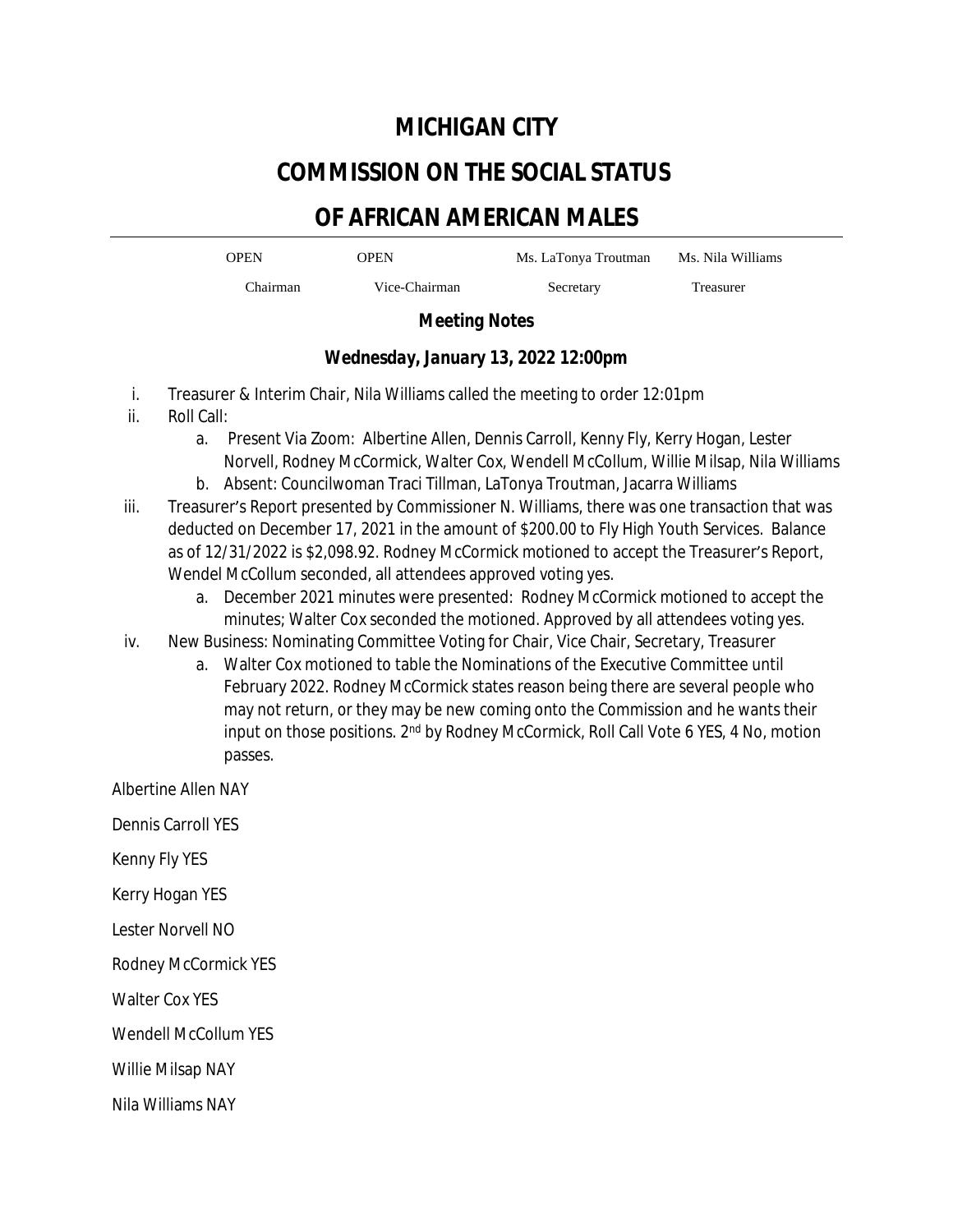- v. Old Business: By Laws
	- a. Albertine Allen motioned to keep the ordinance and By Laws to state "Bonafide La Porte County Residents" in the Bylaws instead of changing it to being a resident of Michigan City only. 2nd by Lester Norvell, will send letter to City Clerk Secretary that we request this to be heard at the City Council Meeting. Roll Call vote: 8 YES, 2 No Motion passes

Albertine Allen YES

Dennis Carroll YES

Kenny Fly NO

Kerry Hogan YES

Lester Norvell YES

Rodney McCormick NO

Walter Cox YES

Wendell McCollum YES

Willie Milsap YES

Nila Williams YES

Regarding the Bylaws Rodney McCormick motioned to table the vote until we hear the ruling of the Common Council meeting. 2<sup>nd</sup> by Walter Cox Roll Call Vote: 6 No, 4 Yes...Motion Fails

Albertine Allen NO

Dennis Carroll YES

Kenny Fly YES

Kerry Hogan NO

Lester Norvell NO

Rodney McCormick YES

Walter Cox YES

Wendell McCollum NO

Willie Milsap NO

Nila Williams NO

All attendees agreed unanimously that the Bylaws will be tabled until next meeting in February to give everyone a chance to review.